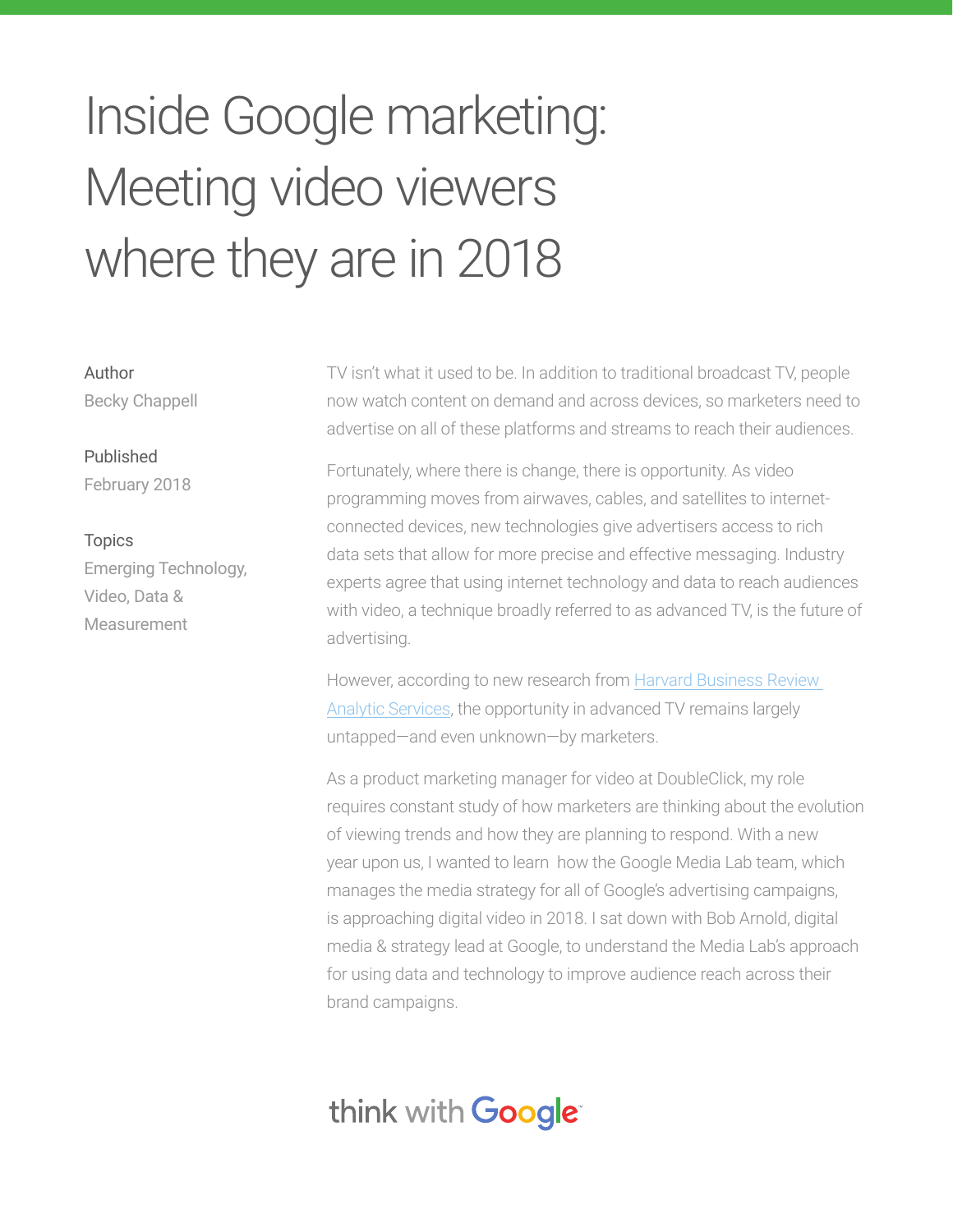# Digital video provides us with extremely valuable—and virtually immediate—viewership data that we can review and use for more refined and targeted messaging.

### Becky Chappell: How much are consumer TV and video viewing trends impacting Google's marketing strategies in 2018?

**Bob Arnold**: Consumer viewing trends are having a massive impact. In the world of TV, the biggest trend is cord cutting. Consumers now have the flexibility to watch their favorite programming at any time. The popularity of smartphones along with faster internet connections has made video the main form of media consumption and messaging around the world. So to be a part of this trend, we're focused on providing video ads to viewers who are away from their TVs.

Right. A lot more time is now spent watching video online. But that means there are so many marketing channels. How do you think about all the different touch points when building out your campaigns?

It can feel overwhelming but the key is just to embrace it. Now, in addition to a standard 15- or 30-second TV spot, we'll build video ads that are specifically formatted for the screen and content they show up on. For example, 6-second ads are great for mobile devices where viewers tend to have shorter attention spans. And out-stream video ads provide reach to high-quality audiences who are using mobile apps or browsing non-video content.

Another thing we think about is moving people down the funnel with coordinated campaigns across all of these ads. So, for example, we'll build a 30- or 60-second anthem spot for TV that introduces our brand and drives awareness. We'll then repurpose this spot for broader reach across digital channels. After that, we'll create 6-second spots, out-stream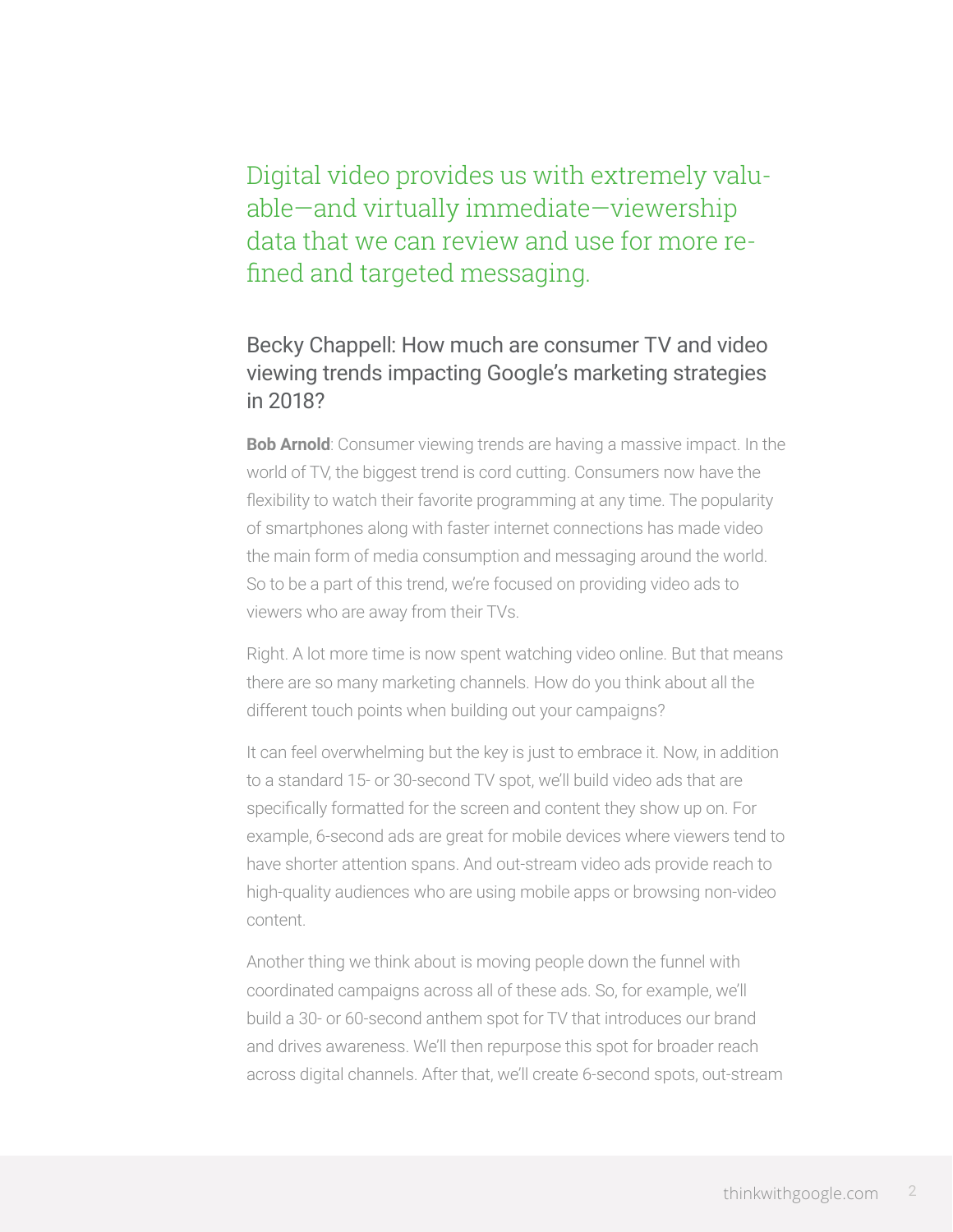ads, and even display ads to enforce our brand message, build reach, and pinpoint certain benefits or messages.

These formats and placements require different creative strategies since they are shorter and often play automatically without sound. But they serve to spread our brand message across a broader set of touchpoints.

### How do you know what messages to use and where to put them? What data do you use to understand your audience mindset?

We use Google Trends, Brand Lift, and creative message testing to help us figure out what messages to promote and what channels are working.

Google Trends helps us understand what viewers care about right at this very moment. That's really useful for us because Google's products tend to launch quickly so we need to follow up fast with new campaigns and messaging. Google Trends also provides real-time insights into what people around the world are searching for. What's great about this is that we can get up-to-the-moment insights and, unlike a focus group or survey, we are able to get these insights fast. These insights are critical to helping us build out creative and media briefs in addition to informing creative messaging and audience targeting parameters.

#### How is Brand Lift incorporated into your strategy?

We use Brand Lift to understand the immediate impact our ads have on brand interest, by looking at organic searches on both Google and YouTube. Rather than simply looking at metrics like viewability (for digital ads) or reach (for TV), we can actually understand the impact that different ads had across our campaign by measuring the change in volume of searches for our brand after our ad airs.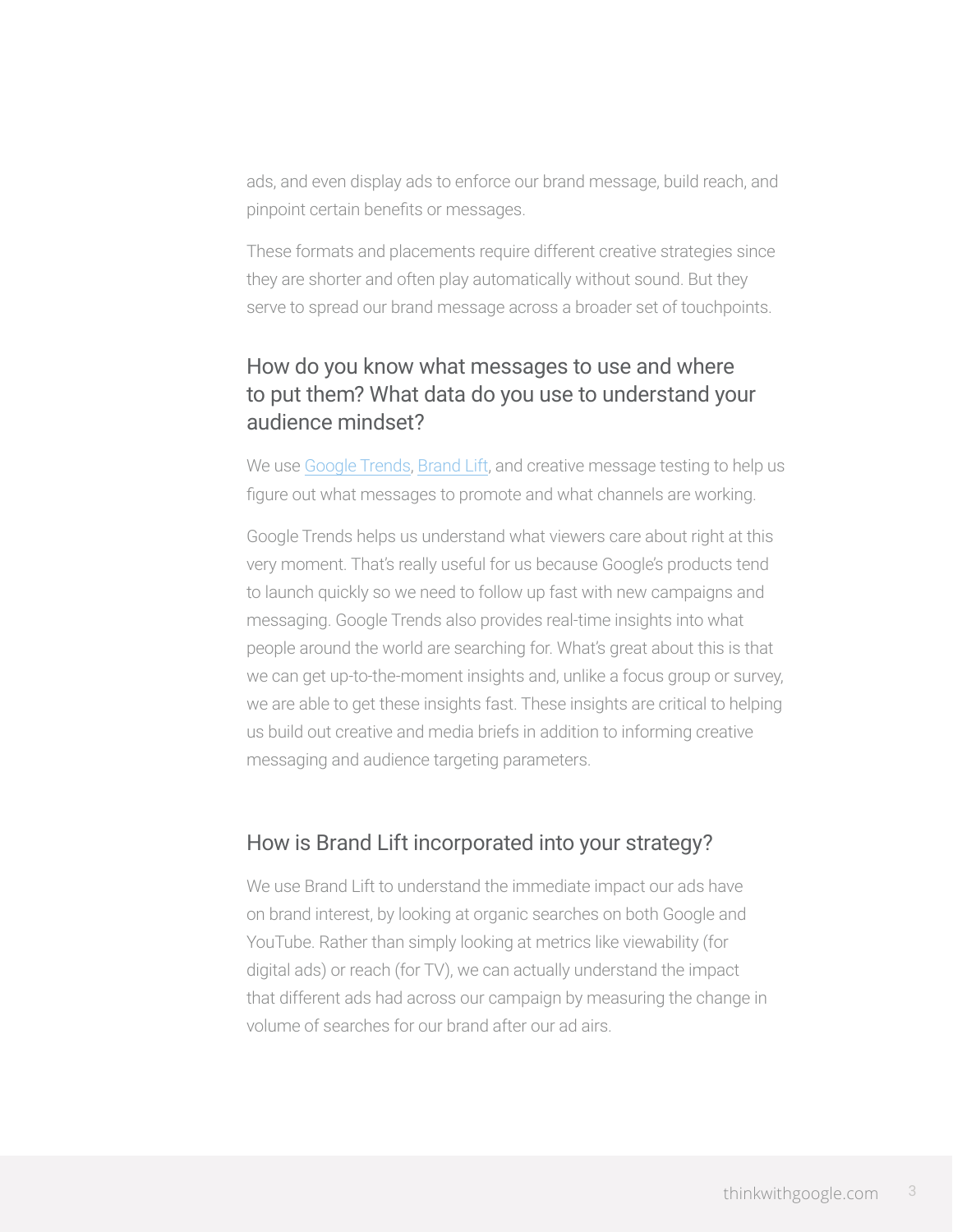After that, we can reallocate our remaining budget to focus on the channels and the specific spots that are performing the best.

The third thing we use for every campaign is creative testing. The rising popularity of internet-enabled video viewing is great for us because it means more channels that provide instant feedback. That, in turn, helps us build more precise ad testing and creative messaging.

### Interesting. Can you tell us more about how you do creative testing?

We always run rigorous A/B tests with our ad creative. This means we test and control the data at the impression level and "slice and dice" as needed. The real trick here is to properly identify and compare each ad impression with its respective lower-funnel conversion to see what's most effective.

At Google, we've actually made testing mandatory for all digital campaigns, and we've even created a scorecard that shares those test results with team leaders throughout our marketing org. The scorecard weighs certain criteria for creative messaging, and if something doesn't pass a test, it's either discarded or retooled.

Appealing to everyone these days usually means ending up with a generic spot. This is the age of customization and individually targeted messaging.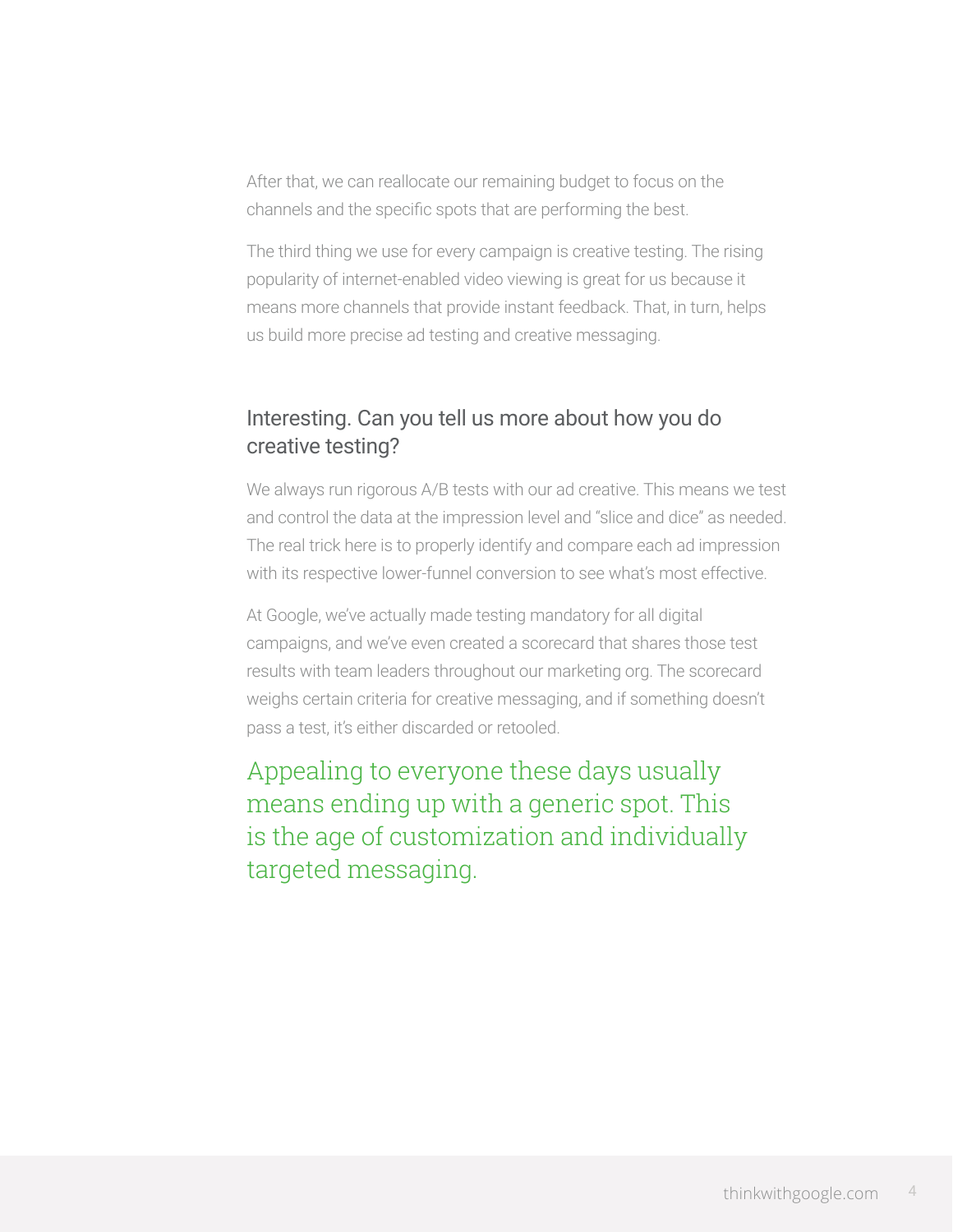## Why is this testing so beneficial? What does it do for your campaigns?

Most marketing professionals realize the potential that digital affords for better and more granular control of their messages. But many of these professionals are still, at heart, mass marketers. Their creative instinct is to create ads that appeal to everyone. But, honestly, appealing to everyone these days usually means ending up with a generic spot. This is the age of customization and individual messaging.

The key is to create messaging that gets people excited about your brand and products and then customize it by device, format, and content so that it always feels relevant.

#### What do you see as the biggest opportunity in the space?

In my opinion, there is a big opportunity to integrate the data and measurement systems for connected TV devices (like Chromecasts and video game consoles) into the standard protocols we use for other digital channels. Today, we have standards for data and measurement for video ads on desktop, smartphone, and tablet devices. But we aren't yet able to bring the same metrics to video ads that are bought on connected devices.

Because of this discrepancy in data and measurement systems, we aren't investing in connected TV advertising at a rate to match the share of time spent viewing there. I think this is an area where further development and alignment can help open up this new channel more broadly and help us reach audiences where they are choosing to watch.